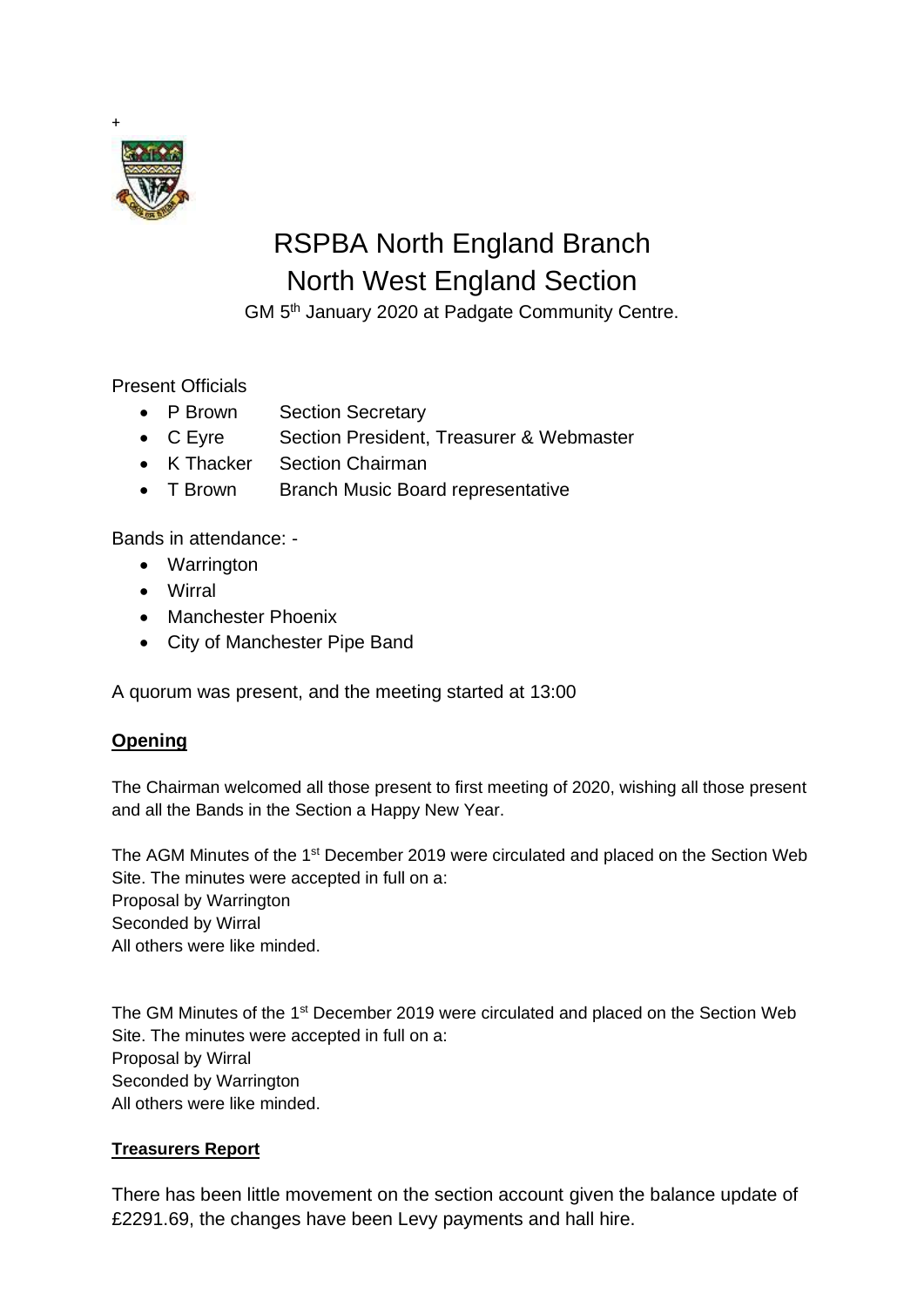The purchase of medals for the Indoor contests circa £200 was approved on a proposal from the Competition Secretary Seconded by Manchester Phoenix

### **Directors Report**

The association has moved back into 45 Washington Street. Meetings of the Directors and Sub-Committees are now using these facilities.

2020 is the 90<sup>th</sup> Anniversary of the Association as yet no commemorative initiatives have been tabled.

Articles of Association Review is progressing, the final details to be included in the order paper will be agreed at the Directors Meeting on the 1st February 2020.

#### **Music Board Report**

The next MB meeting is scheduled for the 10<sup>th</sup> January 2020.

The Grade Realignment Project will not be progressing any further based on feedback received from the Branches.

#### **2020 Playing Requirements**

| Contest<br>Date                                         | Closing<br>Date / Draw                  | <b>Contest Info</b><br><b>Bus Forms</b> | Grade<br>1                                                   | Grade<br>$\overline{ }$                               | Grade<br>з                                                   | Grade<br>Juv         | Grade<br>Nov A /<br>4A                                                                                                                                                                                                                            | Grade<br>Nov B /<br>4B                                                                                                     |
|---------------------------------------------------------|-----------------------------------------|-----------------------------------------|--------------------------------------------------------------|-------------------------------------------------------|--------------------------------------------------------------|----------------------|---------------------------------------------------------------------------------------------------------------------------------------------------------------------------------------------------------------------------------------------------|----------------------------------------------------------------------------------------------------------------------------|
| 23 May<br>British<br>Championships<br>Paisley           | <b>TBC</b><br>Draw: 11:00<br><b>TBC</b> | Awaiting<br>Contest<br>Information      | Medley<br>(5-7 mins)<br>(Submit 2)                           | MSR<br>(Submit 2)                                     | Medley<br>$(3-5 \text{ mins})$                               | <b>MSR</b>           | Prescribed<br>MSR:<br>1x4-parted<br>March<br>or<br>2x2-parted<br>Marches<br>1x4-parted<br>Strathspey<br>$2x2-$<br>oг<br>parted<br>Strathspey<br>1x4-parted<br>Reel<br>orl<br>2x2-parted<br>reel<br>All tunes to<br>from<br>Ьe<br>RSPBA list<br>of | Prescribed<br>Marches:<br>4x2-parted<br>Marches<br>All tunes to<br>from<br>bе<br>RSPBA list<br>lof<br>prescribed<br>tunes. |
| 13 June<br>United Kingdom<br>Championships<br>Lurgan    | <b>TBC</b><br>Draw: 11:00<br>TBC.       | Awaiting<br>Contest<br>Information      | <b>MSR</b><br>(Submit 2)                                     | Medley<br>(4-6 mins)                                  | <b>MSR</b>                                                   | Medley<br>(3-5 mins) |                                                                                                                                                                                                                                                   |                                                                                                                            |
| 27 June<br>European<br>Championships<br>Inverness       | <b>TBC</b><br>Draw: 11:00<br><b>TBC</b> | Awaiting<br>Contest<br>Information      | Medley<br>(5-7 mins)<br>(Submit 2)                           | MSR<br>(Submit 2)                                     | Medley<br>$(3-5 \text{ mins})$                               | <b>MSR</b>           |                                                                                                                                                                                                                                                   |                                                                                                                            |
| 25 July<br>Scottish<br>Championships<br>Dumbarton       | TBC.<br>Draw: 11:00<br><b>TBC</b>       | Awaiting<br>Contest<br>Information      | <b>MSR</b><br>(Submit 2)                                     | Medley<br>(4-6 mins)                                  | <b>MSR</b>                                                   | Medley<br>(3-5 mins) |                                                                                                                                                                                                                                                   |                                                                                                                            |
| 14 and 15th August<br>World<br>Championships<br>Glasgow | <b>TBC</b><br>Draw: 11:00<br><b>TBC</b> | Awaiting<br>Contest<br>Information      | <b>MSR</b><br>(Submit 2)<br>Medley<br>(5-7 mins<br>Submit 2) | Medley<br>(4-6 mins)<br>Submit 1<br>MSR<br>(Submit 2) | <b>MSR</b><br>(Submit 1)<br>Medley<br>(3-5 mins<br>Submit 1) | Medley<br>(3-5 mins) | prescribed<br>tunes                                                                                                                                                                                                                               |                                                                                                                            |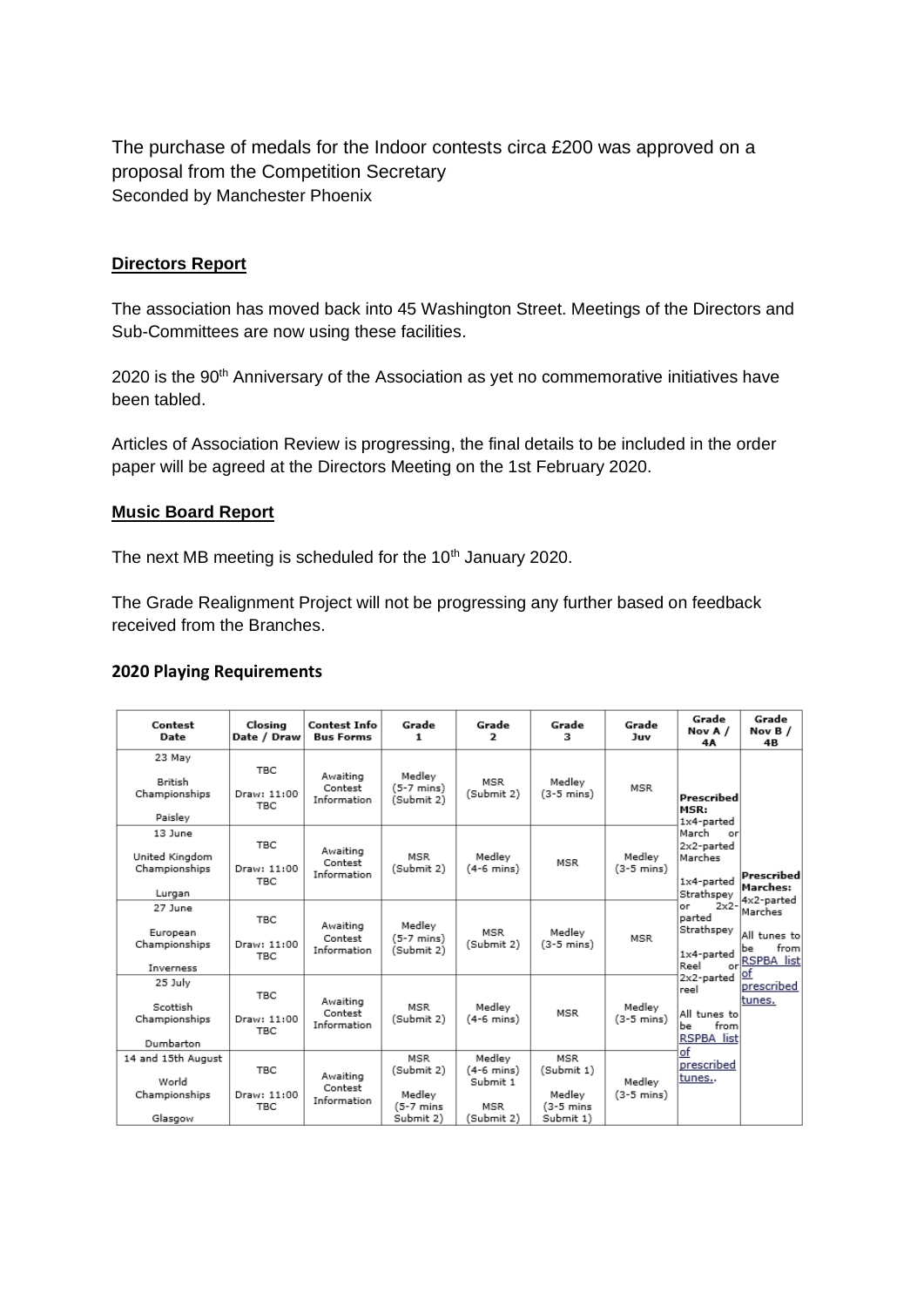### **2020 NEW Section Competitions / (and workshop).**

The events are open to all branches, to increase the viability of the events and vary the competition. Within each section of the open competition, confined section results will also be announced. The entry forms are available on the NWE Website.

Venues continue to be sought, St Josephs, Birkenhead has been booked and will be the assumed venue until an alternative is agreed.

The proposed dates are:

- Saturday 15<sup>th</sup> February 2020: Solo Piping.
- Saturday 7th<sup>th</sup> March 2020: Trio Piping.
- Saturday 25<sup>th</sup> April 2020: Solo Drumming, Drum Salute, Quartet Piping and Mini Bands

We have contacted Alvis Kerr for the Solo Piping and Cameron Edgar for the Trio Piping.

The section secretary has written to headquarters, with the dates so these can be put on the RSPBA Web Site, and to request the adjudicators be allocated to our events.

The Competition Secretary is arranging the transport (Rail) for the solo Piping adjudicator.

We have enough Piping and Drumming critique sheets for the events.

Revised entry forms are available on the Web Site.

The workshop discussion moved towards a need for a Full Band contest rather than our current Mini Band Format.

#### *Previous Meeting Summary*

*A workshop / contest extension centred around obtaining feedback on a full band performance. It was felt getting just a set of critique sheets at the end of a long day might not be that beneficial.*

*The aim is to check / advise on the bands development, and as such it would be better to get adjudicator(s) to work with the band for a dedicated period. This would need to be worked up on a Band basis where premises (Padgate) could be booked and the costs / time be shared between those Bands wanting to participate. Paul to see if outreach would offset some of the cost, also look if the college "Pipe Band Musicianship" had something to offer.*

It was agreed the competition secretary would poll the section bands to see what format they would support. The Section Secretary would also contact the other Branches / Sections to see if they hold an Open Full Band Indoor Contest which our bands could attend.

The hosting of our Solo Drumming and Mini Band Contest is only viable if we get the support of Bands.

#### **From 2019 – still valid**

Theresa [\(theresamacd@hotmail.com\)](mailto:theresamacd@hotmail.com) and Chris [\(chris@eyrewaves.free-online.co.uk](mailto:chris@eyrewaves.free-online.co.uk) ) have agreed to support bands training / education needs by passing on skills and knowledge to